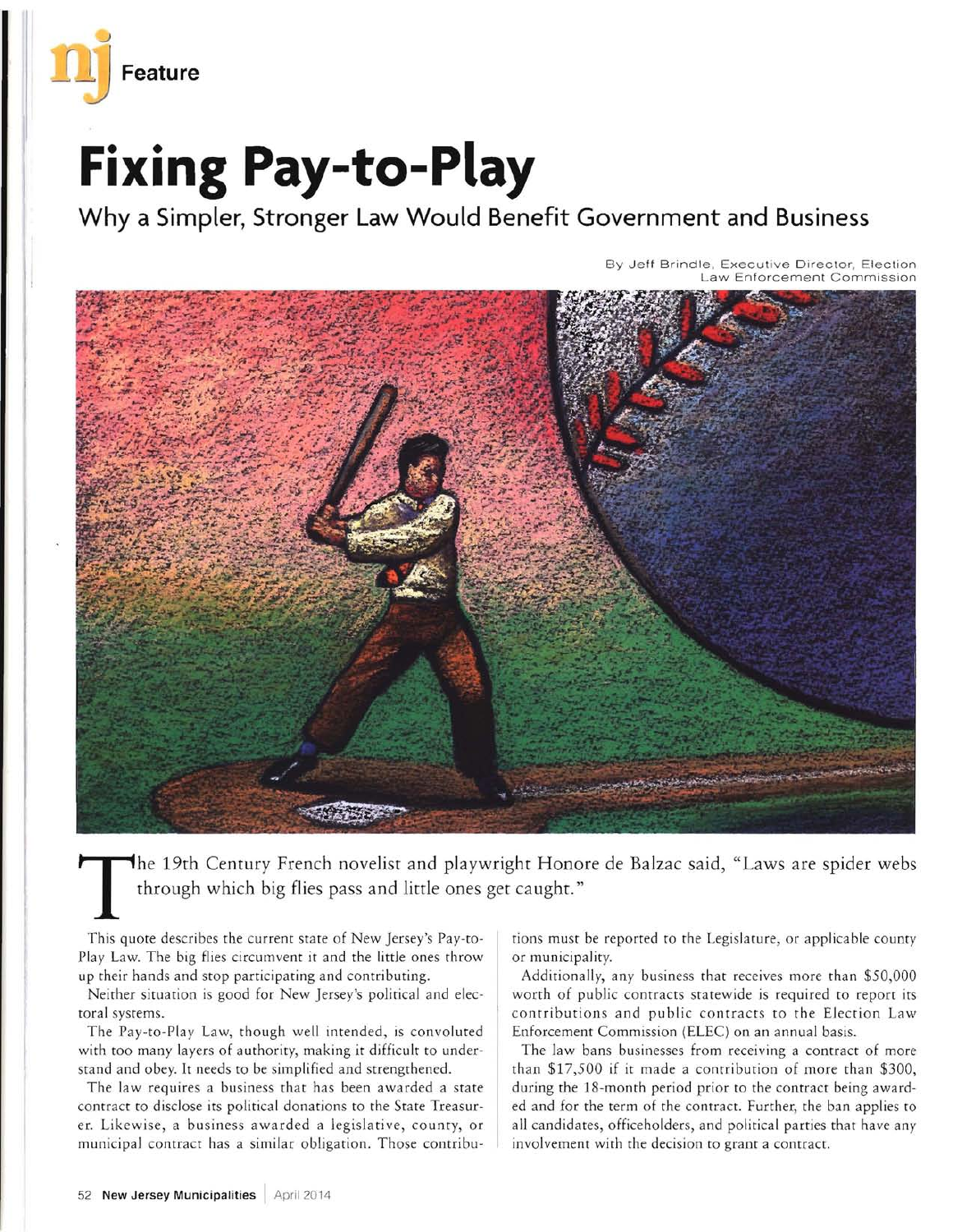

There is an exemption for contracts awarded during times of emergency.

In the case of a state contract, the foregoing restrictions always apply. But that is not the case with local government entities.

Municipal and county governments and other local entities, such as school boards and authorities, can opt to be subject to state law. However, they can also decide against subjecting themselves to state law.

**While this option appeals to many at the** local level, **the problem is that the exemption contributes to instability and confusion.** 

**Pay-to-Play options** In this case, local governments have two options. First, the law allows counties, municipalities, county and municipal authorities, boards of education, and fire districts to pass their own pay-to-play ordinances. At last count, 176 municipalities, school districts, and authorities had written their own rules. Moreover, seven counties had adopted their own ordinances.

While this option appeals to many at the local level, the problem is that the exemption contributes to instability and confusion. Examples include Moorestown and Bergen County, where play-to-play laws locally are subject to frequent modification as local governing bodies change.

**The Fair and Open Provision** Even if local government entities opt out of writing their own laws, a second option, known as the Fair and Open Provision, remains available for avoiding state law. Fair and Open simply allows municipalities and counties to get out from under state law if they publicly advertise their bidding process.

Under "Fair and Open" none of the features of the state Play-to-Play Law apply, including the \$300 contribution limit. This Fair and Open provision applies to local authorities, boards of education, and fire districts, as well as municipalities and counties.

New Jersey's law is difficult to untangle and despite good motives, it has had unintended consequences. It can cause a business to forfeit a public contract, even in the middle of performing the contract; if the business, a partner, or a spouse inadvertently makes a contribution of \$300 or more.

**Declining participation and accountability** First, the law has forced many business people to withdraw from

## **Relalionships are**  our strength.

## **Government banking is our specialty.**

**Banking with Valley's Government Services Group means working with dedicated professionals, who will work with you to build a trusted relationship.** 

**Government Accounts Public Debt Issues Cash Management Services Developer Escrow Accounts** 

> **ARTI BUDHU**  (973) 686-5037

**JIM FITZGERALD**  (973) 686-5025

**RON FRASER**  (973) 686-5034

**valleynationalbank.com** 



02012 Valley National Bank. Member FDIC. Equal Opportunity Lender. VCS-4910